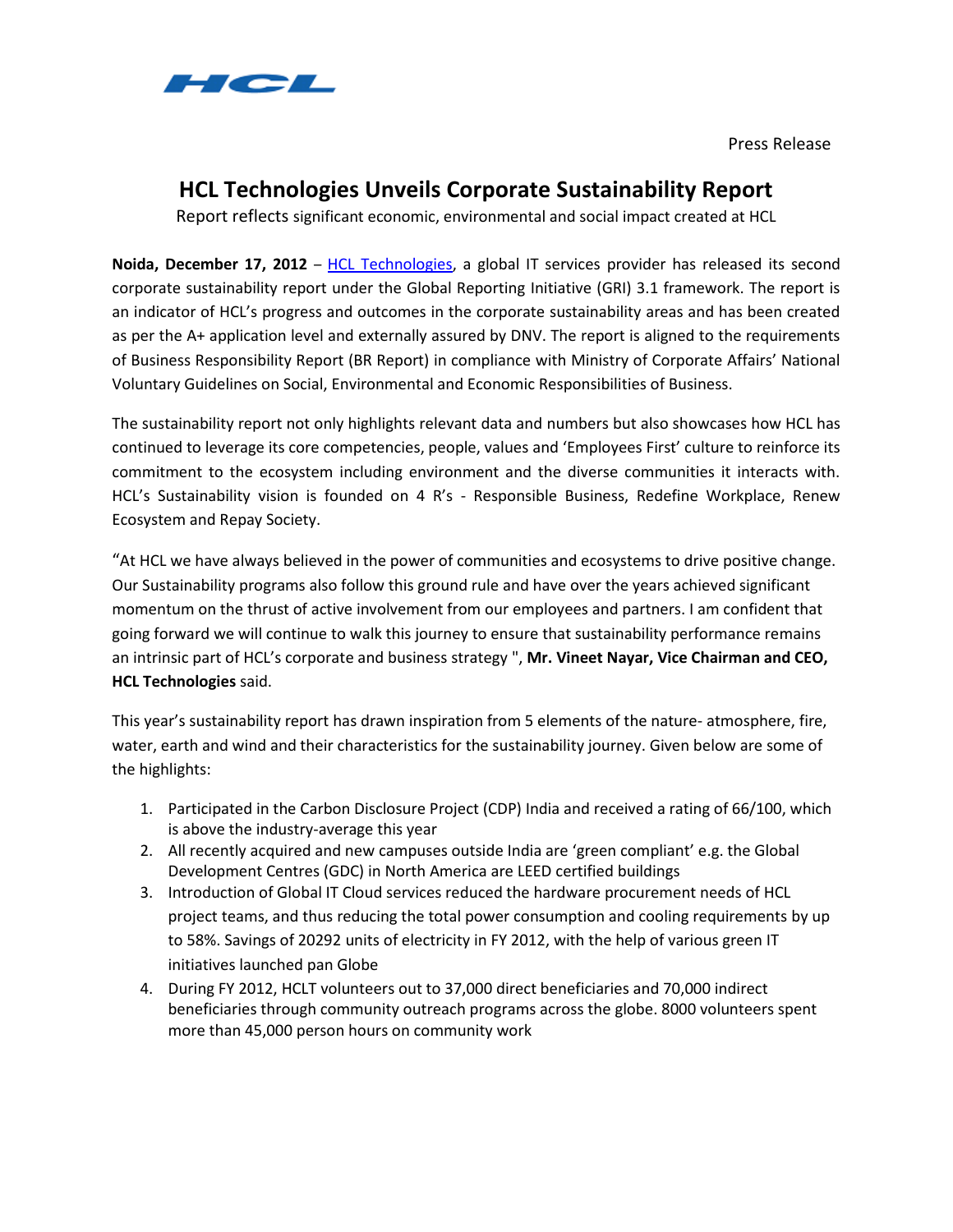

"I am happy to share immense progress we have made towards our unique vision for sustainability. Our employees are the real sustainability champions as they continue to lead, engage and drive community initiatives creating a social and environmental impact every day." says *Ms. Srimathi Shivashankar, AVP –Diversity & Sustainability HCL Technologies*. "In FY 2012, our absolute emission reduction over the 2010-11 was 20,566 tCO2 and we reduced the per capita emissions by 17% for the same period."

The GRI framework serves as a generally accepted framework for reporting on an organization's environmental and social performance. It covers the performance of all the business units of HCL and reflects significant economic, environmental and social impact that can substantially influence the assessments or decisions of the stakeholders.

Click [here](http://www.hcltech.com/sites/default/files/sustainability-report_2012.pdf) to view HCL's Sustainability Report 2012.

## **About HCL Technologies**

HCL Technologies is a leading global IT services company, working with clients in the areas that impact and redefine the core of their businesses. Since its inception into the global landscape after its IPO in 1999, HCL focuses on 'transformational outsourcing', underlined by innovation and value creation, and offers integrated portfolio of services including software-led IT solutions, remote infrastructure management, engineering and R&D services and BPO. HCL leverages its extensive global offshore infrastructure and network of offices in 31 countries to provide holistic, multi-service delivery in key industry verticals including Financial Services, Manufacturing, Consumer Services, Public Services and Healthcare. HCL takes pride in its philosophy of 'Employees First, Customers Second' which empowers our 85,335 transformers to create a real value for the customers. HCL Technologies, along with its subsidiaries, had consolidated revenues of US\$ 4.3 billion (22,471 crores), as on 30<sup>th</sup> September 2012 (on LTM basis). For more information, please visit www.hcltech.com

## **About HCL**

HCL is a \$6.2 billion leading global technology and IT enterprise comprising two companies listed in India – HCL Technologies and HCL Infosystems. Founded in 1976, HCL is one of India's original IT garage start-ups. A pioneer of modern computing, HCL is a global transformational enterprise today. Its range of offerings includes product engineering, custom & package applications, BPO, IT infrastructure services, IT hardware, systems integration, and distribution of information and communications technology (ICT) products across a wide range of focused industry verticals. The HCL team consists of over 90,000 professionals of diverse nationalities, who operate from 31 countries including over 500 points of presence in India. HCL has partnerships with several leading global 1000 firms, including leading IT and technology firms.

## **Forward-looking Statements**

Certain statements in this release are forward-looking statements, which involve a number of risks, uncertainties, assumptions and other factors that could cause actual results to differ materially from those in such forwardlooking statements. All statements, other than statements of historical fact are statements that could be deemed forward looking statements, including but not limited to the statements containing the words 'planned', 'expects', 'believes',' strategy', 'opportunity', 'anticipates', 'hopes' or other similar words. The risks and uncertainties relating to these statements include, but are not limited to, risks and uncertainties regarding impact of pending regulatory proceedings, fluctuations in earnings, our ability to manage growth, intense competition in IT services, Business Process Outsourcing and consulting services including those factors which may affect our cost advantage, wage increases in India, customer acceptances of our services, products and fee structures, our ability to attract and retain highly skilled professionals, our ability to integrate acquired assets in a cost effective and timely manner,